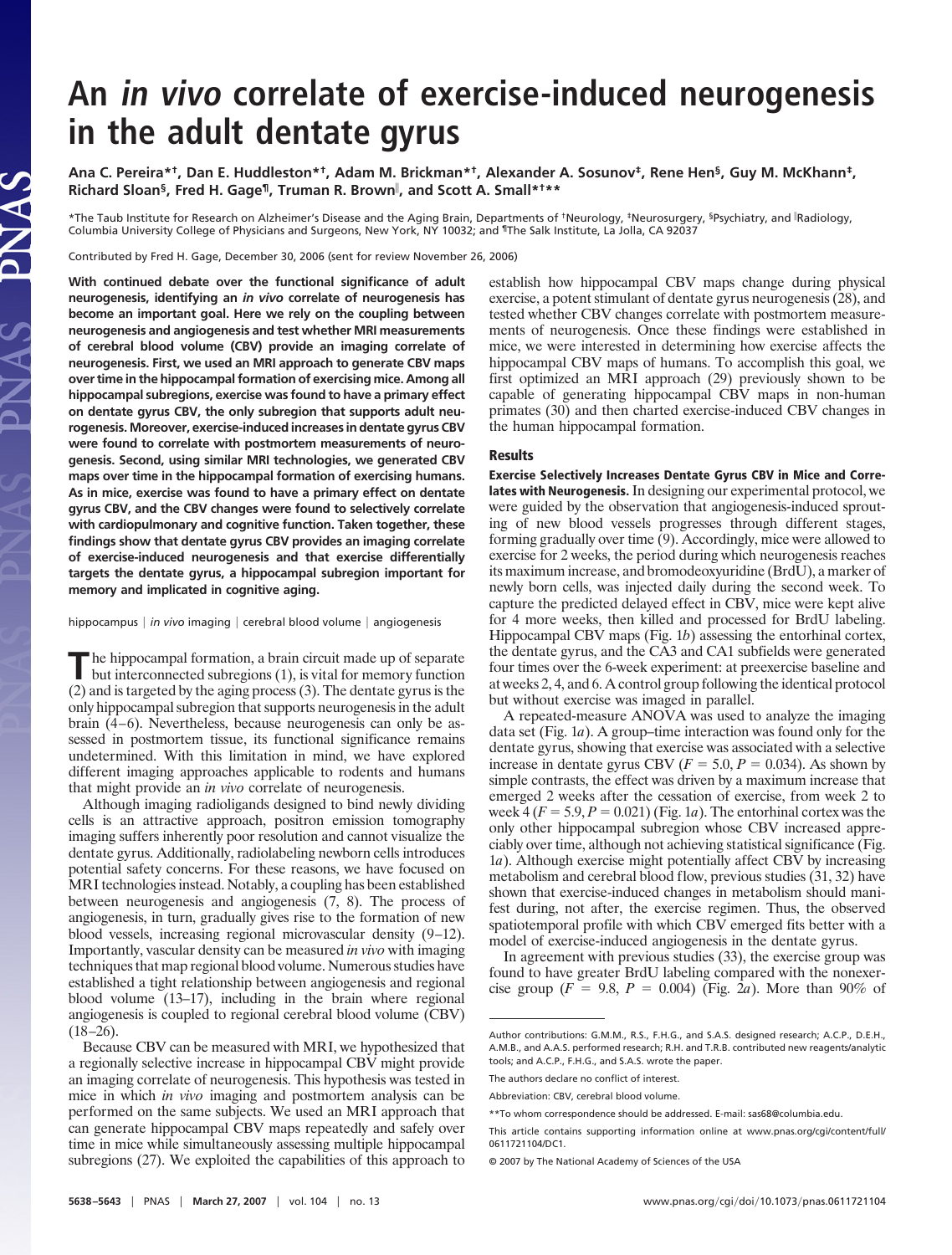

**Fig. 1.** Exercise selectively increases dentate gyrus CBV in mice. (*a*) Exercise had a selective effect on dentate gyrus CBV. Bar graphs show the mean relative CBV (rCBV) values for each hippocampal subregion in the exercise group (filled bars) and the nonexercise group (open bars) over the 6-week study. The dentate gyrus was the only hippocampal subregion that showed a significant exercise effect, with CBV peaking at week 4, whereas the entorhinal cortex showed a nonsignificant increase in CBV. (*b*) An individual example. (*Left*) High-resolution MRI slice that visualizes the external morphology and internal architecture of the hippocampal formation. (*Center*) Parcellation of the hippocampal subregions (green, entorhinal cortex; red, dentate gyrus; dark blue, CA3 subfield; light blue, CA1 subfield). (*Right*) Hippocampal CBV map (warmer colors reflect higher CBV).

BrdU-positive cells colabeled for NeuN, a neuron-specific marker (Fig. 2*a*). To examine the relationship between neurogenesis and CBV, the repeated-measures model was again used and included BrdU as a covariate. A significant time-by-BrdU interaction was observed only for dentate gyrus CBV ( $F = 3.3$ ,  $P = 0.039$ ), driven primarily by changes from week 2 to week 4 ( $F = 8.8, P = 0.006$ ). As shown by a direct analysis, this effect reflected a positive correlation between BrdU and changes in CBV from week 2 to week 4 ( $\beta = 0.58, P = 0.001$ ) (Fig. 2*b*). Of note, when BrdU was included as a covariate in the ANOVA, the group–time effect observed in the dentate gyrus was no longer significant, confirming that neurogenesis accounted for the exercise effect on CBV. Visual inspection of the relationship between changes in dentate gyrus CBV and BrdU (Fig. 2*b*) suggested that a quadratic vs. a linear model better characterized the relationship, which was confirmed by curve estimation analysis (linear model,  $\hat{R}^2 = 0.34$  and  $P = 0.001$ ; quadratic model,  $R^2 = 0.59$  and  $P < 0.0001$ ). Thus, the association between changes in dentate gyrus CBV and BrdU exists primarily when CBV increases with exercise (Fig. 2*b*). Finally, to test whether neurogenesis was required for the observed increases in dentate gyrus CBV we relied on a previously described x-irradiation approach that selectively blocks dentate gyrus neurogenesis (55). Four mice received x-irradiation, and three mice were sham controls. After a 3-month recovery period, all mice were imaged by using the exercise protocol. A repeated-measure ANOVA applied to the CBV data set revealed a group (x-ray vs. sham)-by-time interaction only for the dentate gyrus  $(F = 7.6, P = 0.04)$ , showing that irradiation blocked the exercise-induced increases in CBV [supporting information (SI) Fig. 5].

**Exercise Selectively Increases Dentate Gyrus CBV in Humans and Correlates with Aerobic Fitness and Cognition.** Once we established that dentate gyrus CBV provides a correlate of exercise-induced neurogenesis, we were interested in testing whether this effect is observed in exercising humans. CBV maps of the human hippocampal formation were generated by using our previously reported MRI approach, specifically tailored for imaging the primate hippocampal formation (30). Eleven healthy subjects (mean age  $=$  33, ranging from 21–45 years; two males and nine females) participated in the study, completing a 3-month aerobic exercise regimen. Hippocampal CBV maps were generated before and after exercise. CBV values were reliably measured for all hippocampal subregions, except the CA3 subregion (Fig. 3*b*). Compared with experimental animals, in humans it is impossible to control the interindividual differences in physical activity performed during daily life. Therefore, before and after exercise, we measured the maximum volume of oxygen consumption (VO2max), the gold standard measure of exercise-associated aerobic fitness (34, 35) to quantify individual differences in degree of exercise. Cognitive performance was assessed by using a modified Rey Auditory Verbal Learning Test (36), whose design allows cognition to be tested across different learning trials and during delayed recall, recognition, and source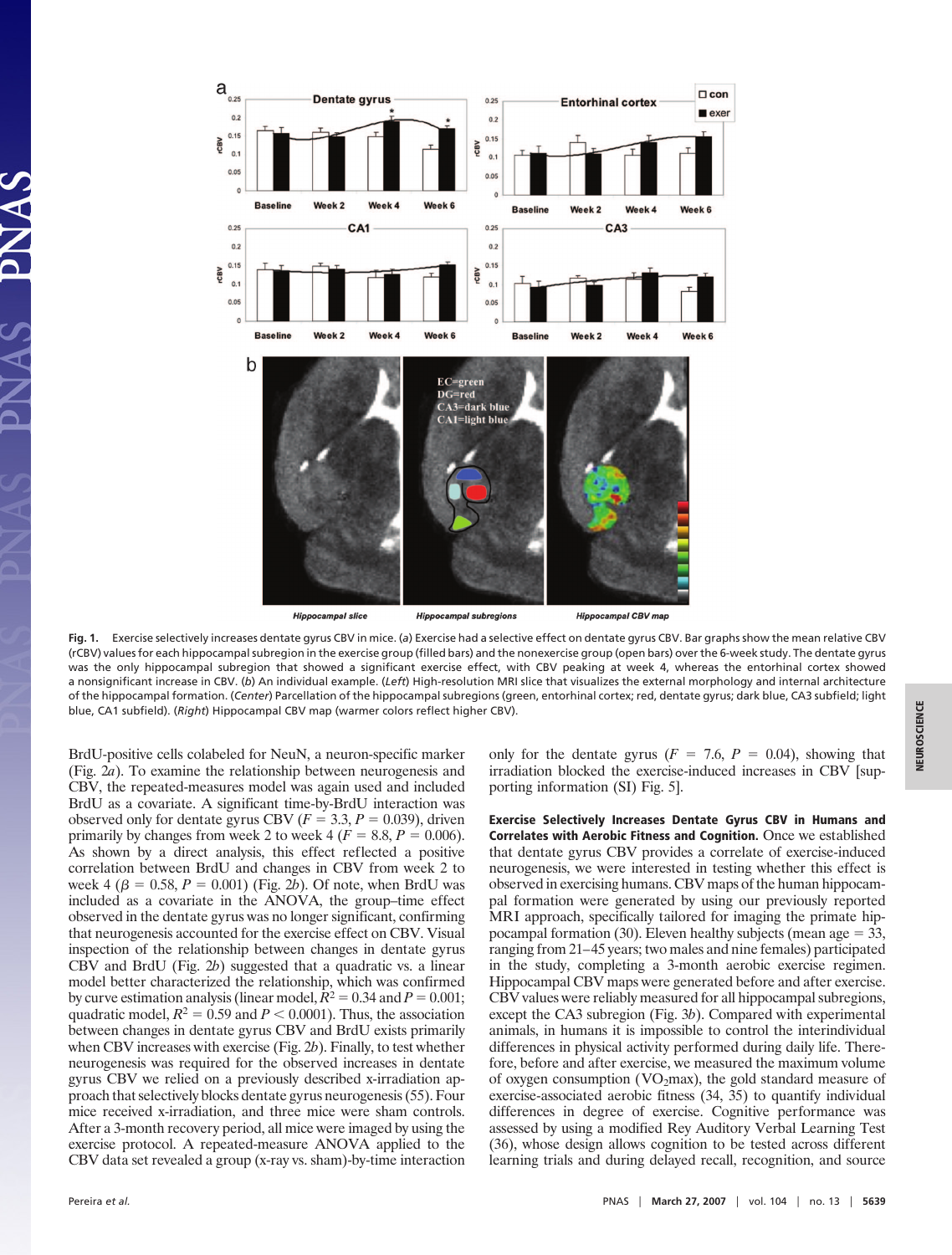

**Fig. 2.** Exercise-induced increases in dentate gyrus CBV correlate with neurogenesis. (*a*) (*Left*) Exercising mice were found to have more BrdU labeling compared with the no-exercise group. (*Right*) As shown by confocal microscopy, the majority of the new cells were colabeled with NeuN (red, BrdU labeling; green, NeuN; yellow, BrdU/NeuN double labeling). (*b*) (*Left*) A significant linear relationship was found between changes in dentate gyrus CBV and BrdU labeling. (*Right*) A quadratic relationship better fits the data. The vertical stippled line in each plot splits the *x* axis into CBV changes that decreased (left of line) versus those that increased (right of line) with exercise.

memory. Ten subjects were cognitively assessed after exercise, eight of whom were assessed at preexercise baseline.

A repeated-measures ANOVA used to analyze the imaging data showed that the dentate gyrus was the only hippocampal subregion whose CBV significantly increased over time  $(F = 12, P = 0.006)$ (Fig. 3*a*). As in mice, the entorhinal cortex was the only other hippocampal subregion whose CBV increased appreciably over time, although not achieving statistical significance ( $F = 4.3$ ,  $P =$ 0.064) (Fig. 3*a*). As a group, VO<sub>2</sub>max values significantly increased over time  $(F = 11.6, \bar{P} = 0.007)$  (Fig. 4*a*), and, to confirm that the imaged changes were directly related to exercise and not simply caused by a test–retest effect, we found that individual differences in dentate gyrus CBV were correlated to individual changes in VO<sub>2</sub>max  $(\beta = 0.662, P = 0.027)$  (Fig. 4*b*). Importantly, a correlation between CBV and VO2max was not observed for any other hippocampal subregion, including the entorhinal cortex (Fig. 4*b*), confirming that exercise has a selective effect on dentate gyrus CBV.

Cognitively, individuals performed significantly better on trial 1 learning  $(F = 7.0, P = 0.027)$  after exercise, with a trend toward improvement on all-trial learning ( $F = 5.0, P = 0.053$ ) and delayed recall  $(F = 5.0, P = 0.057)$ . There was no effect on delayed recognition ( $F = 0.19, P = 0.67$ ) or source memory ( $F = 0.15, P =$ 0.25) (Fig. 4*a*). To test that cognitive improvement was related to exercise *per se*, we found that individual changes in trial 1 learning were correlated with individual changes in  $VO<sub>2</sub>max (  $\beta = 0.660, P =$$ 0.037). However, because only 8 of the 10 subjects completed preexercise cognitive testing, we repeated the analysis with postexcercise cognitive performance scores. Again, we found that changes in VO2max correlated exclusively with postexercise trial 1 learning  $(\beta = 0.70, P = 0.026)$  (Fig. 4*b*). Additional analyses showed that the correlation between changes in  $VO<sub>2</sub>$ max and cognition was selective to trial 1 learning (Fig. 4*b*), thereby confirming that, despite apparent increases in other cognitive measures (i.e., delayed recognition, as shown in Fig. 4*a*), this particular measure was selectively influenced by exercise.

**5640**  $\int$  www.pnas.org/cgi/doi/10.1073/pnas.0611721104 **Pereira** *et al.* 

Finally, we examined the relationship between cognition and CBV. Among all hippocampal subregions, the correlation between improvements in trial 1 performance and increases in dentate gyrus CBV was the only one that trended toward significance ( $\beta = 0.62$ ,  $P = 0.052$ ). Because of the missing preexercise data, we repeated all of the analyses comparing changes in CBV with postexercise cognition, finding an exclusive correlation between postexercise trial 1 learning and dentate gyrus CBV ( $\beta$  = 0.63, *P* = 0.026) (Fig. 4*b*).

## **Discussion**

Taken together, our findings show that, within the hippocampal formation, exercise targets the dentate gyrus with regional selectivity. In addition, our results identify that, in mice, dentate gyrus CBV is an imaging correlate of exercise-induced neurogenesis.

Because of its pleiotropic effect on the brain (37, 38), the subregional selectivity that exercise was found to have within the hippocampal formation was an unexpected finding. This observation is particularly interesting in light of studies suggesting that the dentate gyrus is a hippocampal subregion differentially vulnerable to the aging process, as shown in humans (39, 40), nonhuman primates (30, 41), and rodents (30, 42), and that dentate gyrus dysfunction contributes to cognitive aging (30, 40). Interestingly, a growing number of studies have established that exercise ameliorates age-related cognitive decline (43–46). Thus, the effect that exercise was observed to have on the dentate gyrus likely contributes to the reported cognitive benefits exercise has on the aging brain.

Because neurogenesis couples with angiogenesis (7, 8) and angiogenesis, in turn, couples with CBV (18–26), we hypothesized that measures of CBV might provide an *in vivo* correlate of neurogenesis. This hypothesis is based in part on our previous findings that exercise increases both neurogenesis and angiogenesis in young adult rodents (43). We have confirmed this prediction with our high-resolution MRI techniques, which are capable of assessing individual hippocampal subregions, showing that dentate gyrus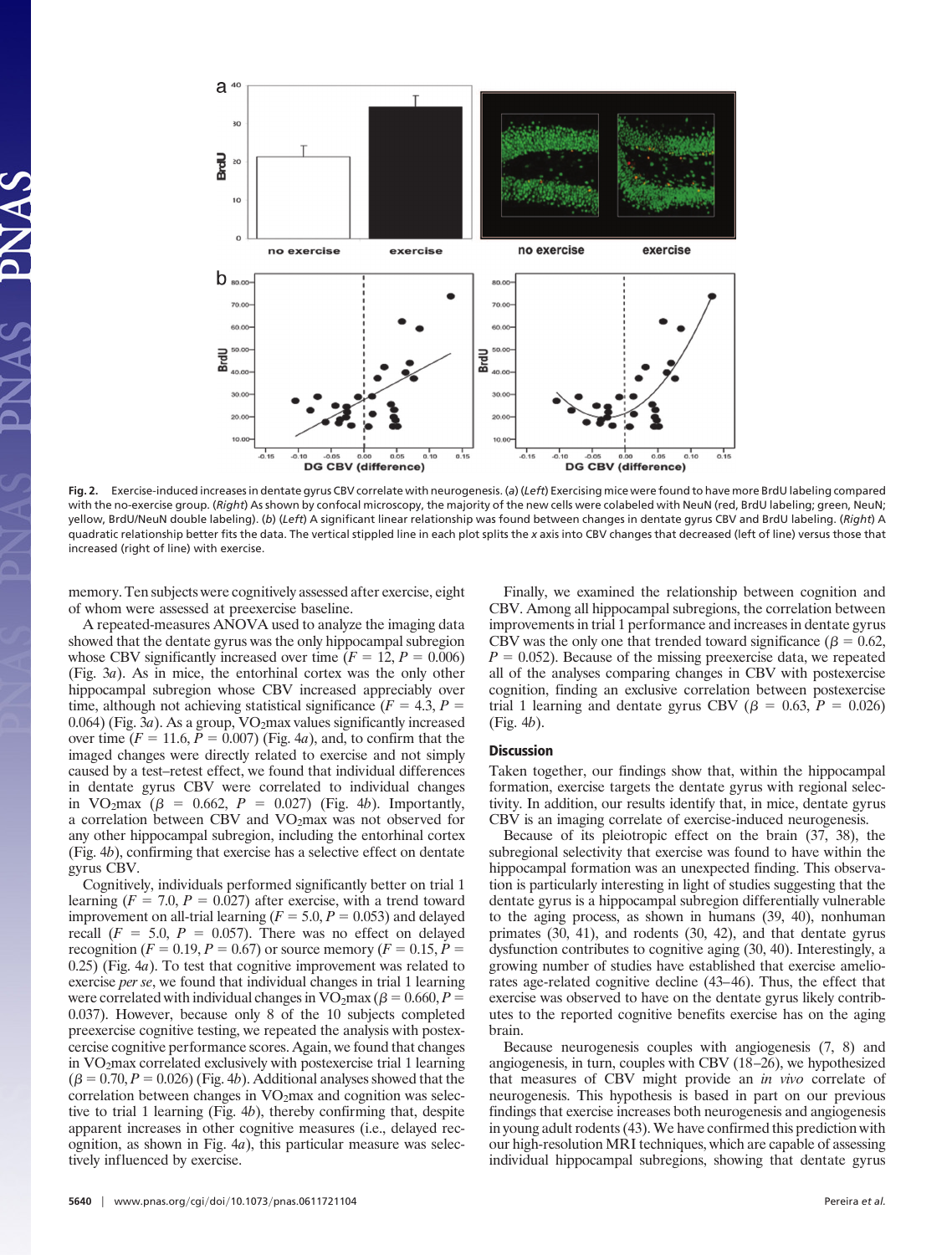

**Fig. 3.** Exercise selectively increases dentate gyrus CBV in humans. (*a*) Exercise had a selective effect on dentate gyrus CBV. Bar graph shows the mean relative CBV (rCBV) values for each hippocampal subregion before exercise (open bars) and after exercise (filled bars). As in mice, the dentate gyrus was the only hippocampal subregion that showed a significant exercise effect, whereas the entorhinal cortex showed a nonsignificant increase in CBV. (*b*) An individual example. (*Left*) High-resolution MRI slice that visualizes the external morphology and internal architecture of the hippocampal formation. (*Center*) Parcellation of the hippocampal subregions (green, entorhinal cortex; red, dentate gyrus; blue, CA1 subfield; yellow, subiculum). (*Right*) Hippocampal CBV map (warmer colors reflect higher CBV).

CBV selectively correlates with underlying neurogenesis in mice. Blocking the exercise-induced CBV effect with irradiation, a neurogenesis suppressant, further confirms that neurogenesis underlies the observed increases in CBV. However, in the absence of direct measurements, we have not confirmed that angiogenesis is the intermediate factor that accounts for this relationship. Mechanistically, there are many molecules that may be mediating the exercise-induced coupling between neurogenesis and angiogenesis (47), including VEGF (8) or exercise-induced changes in BDNF (48).

The remarkable similarities between the exercise-induced CBV changes in the hippocampal formation of mice and humans suggest that the effect is mediated by similar mechanisms. Of course, in contrast to mice, it is impossible to directly confirm whether the changes in dentate gyrus CBV observed in humans are a reflection of neurogenesis. Nevertheless, previous rodent studies have shown that levels of neurogenesis are coupled with individual differences in degree of exercise (28). Therefore, together with the crossspecies similarities on hippocampal CBV, the observation that exercise-induced changes in dentate gyrus CBV correlate with VO2max supports the interpretation that the human effect is mediated, at least in part, by neurogenesis.

In any case, our results show that*in vivo* imaging can predict levels of neurogenesis in living mice. Furthermore, as demonstrated, the MRI technologies used in these studies are capable of measuring meaningful changes in dentate gyrus CBV over time in both humans and mice. By providing evidence in support of exerciseinduced neurogenesis and by introducing the tools needed to achieve this goal, this study shows that it is possible to isolate the specific profile of cognitive changes that are neurogenesisdependent. Furthermore, the imaging tools presented here are uniquely suited to investigate potential pharmacological modulators of neurogenesis, testing their role in treating depression (49) and in ameliorating the cognitive decline that occurs in all of us as we age (43, 50).

## **Methods**

**Exercise. Mice.** A total of 46 C57BL/6 mice (7 weeks old) were used (23 exercising and 23 nonexercising animals). The experimental mice were placed in cages with running wheels (Lafayette Instrument Company, Lafayette, IN). The animals ran voluntarily for 2 weeks. MRI images were acquired at the following time points: week 0 (baseline), week 2 (when exercise was stopped), week 4, and week 6. The thymidine analog BrdU marker was injected i.p. for 7 consecutive days (60 mg·kg<sup>-1</sup>·day<sup>-1</sup>) during the second week of the experiment. At week 6, the animals were anesthetized and killed in accordance with institutional guidelines.

**Human.** Eleven subjects (mean age, 33 ranging from 21–45 years; 2 males and 9 females) who fulfilled the American Heart Association criteria for below-average aerobic fitness ( $VO<sub>2</sub>$ max, <43 for men and  $\leq$ 37 for women) were recruited (51). The 11 enrolled subjects engaged in an exercise training protocol for 12 weeks at Columbia University Fitness Center at a frequency of four times a week. Each exercise session lasted  $\approx$  1 h: 5 min of low-intensity warm-up on a treadmill or stationary bicycle, 5 min of stretching, 40 min of aerobic training, and 10 min for cool down and stretching. During the 40 min of aerobic activity, subjects were permitted to select from cycling on a stationary ergometer, running on a treadmill, climbing on a StairMaster, or using an elliptical trainer.

VO2max was measured by a graded exercise test on an Ergoline 800S electronic-braked cycle ergometer (SensorMedics, Anaheim, CA). Each subject began exercising at 30 W for 2 min, and the work rate was continually increased by 30 W each 2 min until  $VO<sub>2</sub>max$ criteria (respiratory quotient of  $\geq 1.1$ , increases in ventilation without concomitant increases in  $VO<sub>2</sub>$ , maximum age-predicted heart rate, and/or volitional fatigue) were reached. Minute ventilation was measured by a pneumotachometer connected to a FLO-1 volume transducer module (Physio-Dyne Instrument Corporation, Quogue, NY). Percentages of expired oxygen  $(O_2)$  and carbon dioxide  $(CO_2)$  were measured by using a paramagnetic  $O_2$  analyzer and an infrared  $CO<sub>2</sub>$  analyzer connected to a computerized system (MAX-1; Physio-Dyne Instrument Corporation). These analyzers were calibrated against known medical grade gases. The highest VO2 value attained during the graded exercise test is considered VO2max.

**In Vivo Imaging. Mice.** Mice were imaged with a 9.4-T Bruker scanner (AVANCBV 400WB spectrometer; Bruker NMR, Billerica, MA) by following a previously described protocol (27). Briefly, axial T2-weighted images were optimally acquired with a fast sequence (time to repeat/effective echo time  $= 2,000$  ms/70 ms; 30-mm i.d. birdcage radio frequency probe; shielded gradient system, 100 g/cm; rapid acquisition with relaxation enhancement factor, 16; field of view, 19.6 mm; acquisition matrix,  $256 \times 256$ ; no. of slices, 8; slice thickness, 0.6 mm; slice gap, 0.1 mm; number of excitations, 28). Five sets of images were acquired sequentially, each requiring 16 min. The first two sets were precontrast. Gadodiamide was then injected (13 mmol/kg i.p.) through a catheter placed intraperitoneally before imaging. The last three sets corresponded to the postcontrast images. To prevent head motion and reduce anxiety, the animals were anesthetized with isoflurane gas [1.5% (vol/vol) for maintenance at 1 liter per minute of air flow) via a nose cone. Isoflurane was chosen because it induces minimal cerebral hemodynamic change (52). Monitoring of the heart rate, respiratory rate, and oxygen saturation was performed during the whole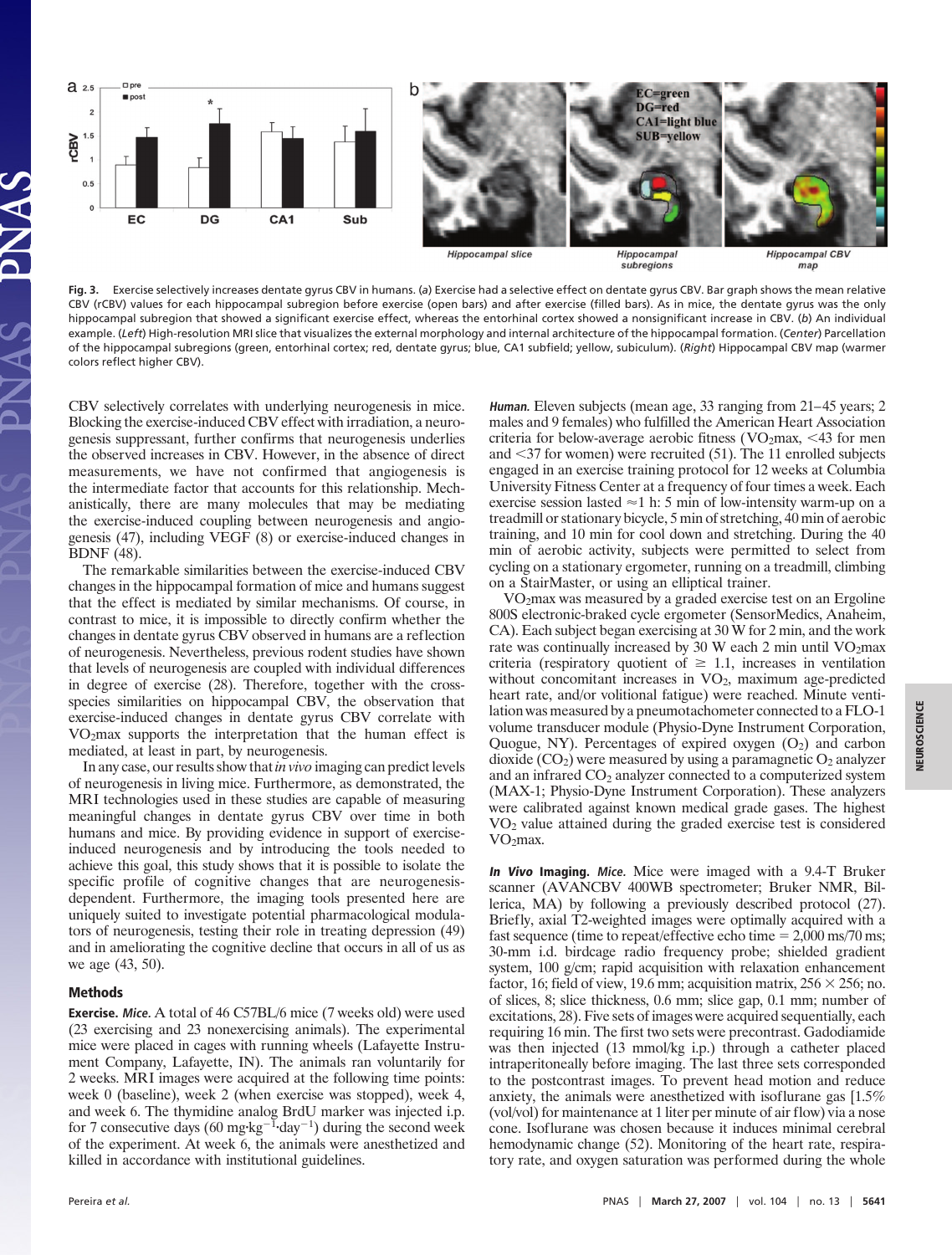

Fig. 4. Exercise-induced increases in dentate gyrus CBV correlate with aerobic fitness and cognition. (a) (Left) VO<sub>2</sub>max, the gold-standard measure of exercise-induced aerobic fitness, increased after exercise. (*Right*) Cognitively, exercise has its most reliable effect on first-trial learning of new declarative memories. (b) (Left) Exercise-induced changes in VO<sub>2</sub>max correlated with changes in dentate gyrus (DG) CBV but not with other hippocampal subregions, including the entorhinal cortex (EC), confirming the selectivity of the exercise-induced effect. (Center) Exercise-induced changes in VO<sub>2</sub>max correlated with postexercise trial 1 learning but not with other cognitive tasks, including delayed recognition. (*Right*) Postexercise trial 1 learning correlated with exerciseinduced changes in dentate gyrus CBV but not with changes in other hippocampal subregions, including the entorhinal cortex.

procedure. Relative CBV was mapped as changes of the transverse relaxation rate  $(\Delta R^2)$  induced by the contrast agent. When the contrast agent reaches uniform distribution, CBV maps can be measured from steady-state T2-weighted images as CBV  $\infty \Delta R^2$  =  $\ln(S_{\text{pre}}/S_{\text{post}})/TE$ , where *TE* is the effective echo time,  $S_{\text{pre}}$  is the signal before the contrast administration, and *S*<sub>post</sub> is the signal after the contrast agent reaches steady-state. To control for differences in levels of contrast administration, cardiac output, and global blood flow, the derived maps were normalized to the maximum 4-pixel signal value of the posterior cerebral vein. Visualized anatomical landmarks were used together with standard atlases to identify the localization of four hippocampal subregions: the dentate gyrus, the CA3 subfield, the CA1 subfield, and the entorhinal cortex (53). The normalized CBV measurements from each subregion were used for group data analysis.

**Human.** Subjects were imaged with a 1.5-T scanner Intera scanner (Philips, Amsterdam, The Netherlands). As previously described (30), coronal T1-weighted images (repetition time, 20 ms; echo time, 6 ms; flip angle,  $25^\circ$ ; in-plane resolution,  $0.86 \times 86$  mm; slice thickness, 4 mm) were acquired oriented perpendicular to the hippocampal long-axis before and 4 min after i.v. administration of the contrast gadolinium (0.1 mmol/kg). The difference between precontrast and postcontrast images was used to access the regional CBV map. To control for differences in levels of contrast administration, cardiac output, and global blood flow, the derived differences in signal intensity were normalized to the maximum 4-pixel signal value of the sagittal sinus (29). For each subject, the precontrast scan was used to identify the slice with the best visualization of the external morphology and internal architecture of the hippocampal formation. Visualized anatomical landmarks were used together with standard atlases to identify the general locale of four subregions: the dentate gyrus, the CA1 subfield, the subiculum, and the entorhinal cortex (30). The normalized CBV measurements from each subregion were used for group data analysis.

**Microscopy.** *Immunohistochemistry*. Free-floating,  $40-\mu m$  coronal sections were used in the determination of BrdU labeling. DNA denaturation was conducted by incubation for 1 h at 2 M HCl at